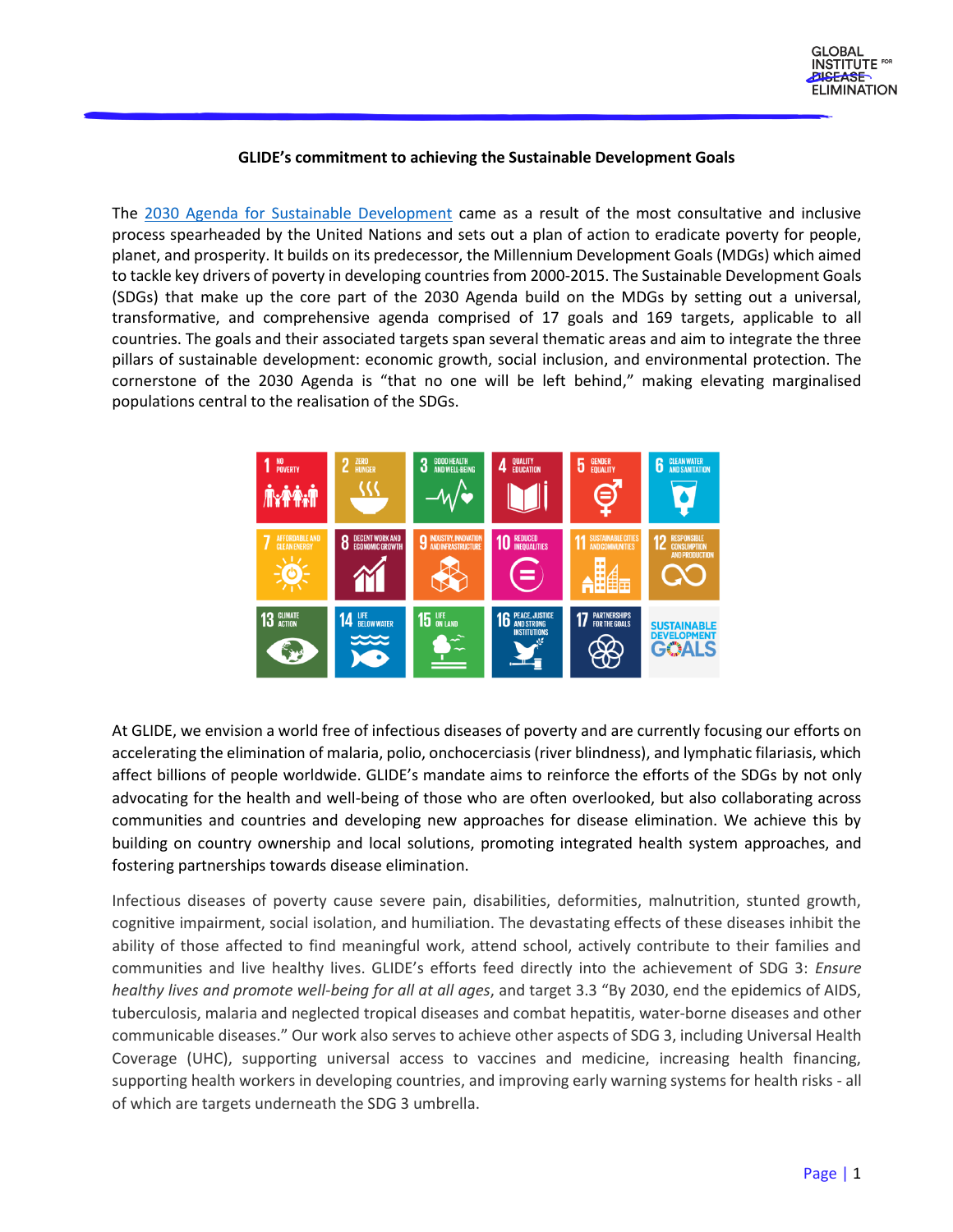

While GLIDE's work is strongly aligned with SDG 3, none of the 17 goals exist in isolation. There are many instances where achievement of one goal can positively impact the achievement of another. For example, the elimination of an infectious disease in a country can help enhance people's ability to attend work or school and participate meaningfully in their communities, contributing to the achievement of SDG 1 (ending poverty), and increased economic power as a result of the ability to participate in the workforce can impact SDG 8 (decent work and economic growth). Similarly, investments in another SDG can have a positive spillover effect on disease elimination. For example, efforts to achieve SDG 6 (clean water and sanitation) can help to reduce the burden



of waterborne diseases and improve environments where common vectors for infectious diseases live. Interlinkages like these demonstrate that coordinated inputs from multiple actors across sectors underpin the success of this agenda.

There are several global strategies that work to fulfil the goals and targets of the SDGs specifically related to GLIDE's current diseases of focus:



@com www. 203 unicef@ Months, and

The Global Polio Eradication Initiative (GPEI) was launched in 1998 after a decision by the World Health Assembly to eradicate polio and has since made significate progress towards this end. The [Polio Eradication Strategy 2022-2026: Delivering on](https://polioeradication.org/gpei-strategy-2022-2026/)  [a Promise](https://polioeradication.org/gpei-strategy-2022-2026/) aims to achieve a polio-free world with a greater focus on implementation and accountability, emphasising cutting outbreak response times; increasing vaccine demand; transforming campaign effectiveness; working systematically through integration; increasing access in inaccessible areas; transitioning towards government ownership; and improving decision-making and accountability.

The World Health Organization (WHO) provides a comprehensive framework to guide and accelerate country efforts to eliminate malaria, through the Global [Technical Strategy for Malaria 2016-2030,](https://www.who.int/publications/i/item/9789240031357) which was adopted by the World Health Assembly in May 2015. It provides a framework for the development of tailored programmes to accelerate elimination and intends to be the foundation of strategies for national and subnational programs. It defines a clear and ambitious path for endemic countries as well as partners over the next five years, emphasising the need for universal coverage of core malaria interventions, high quality surveillance and improved data. In addition, the strategy identifies areas where innovation is essential, and summarised the estimated costs of implementation under the overarching target of reducing global malaria incidence and mortality rates by at least 90% by 2030.